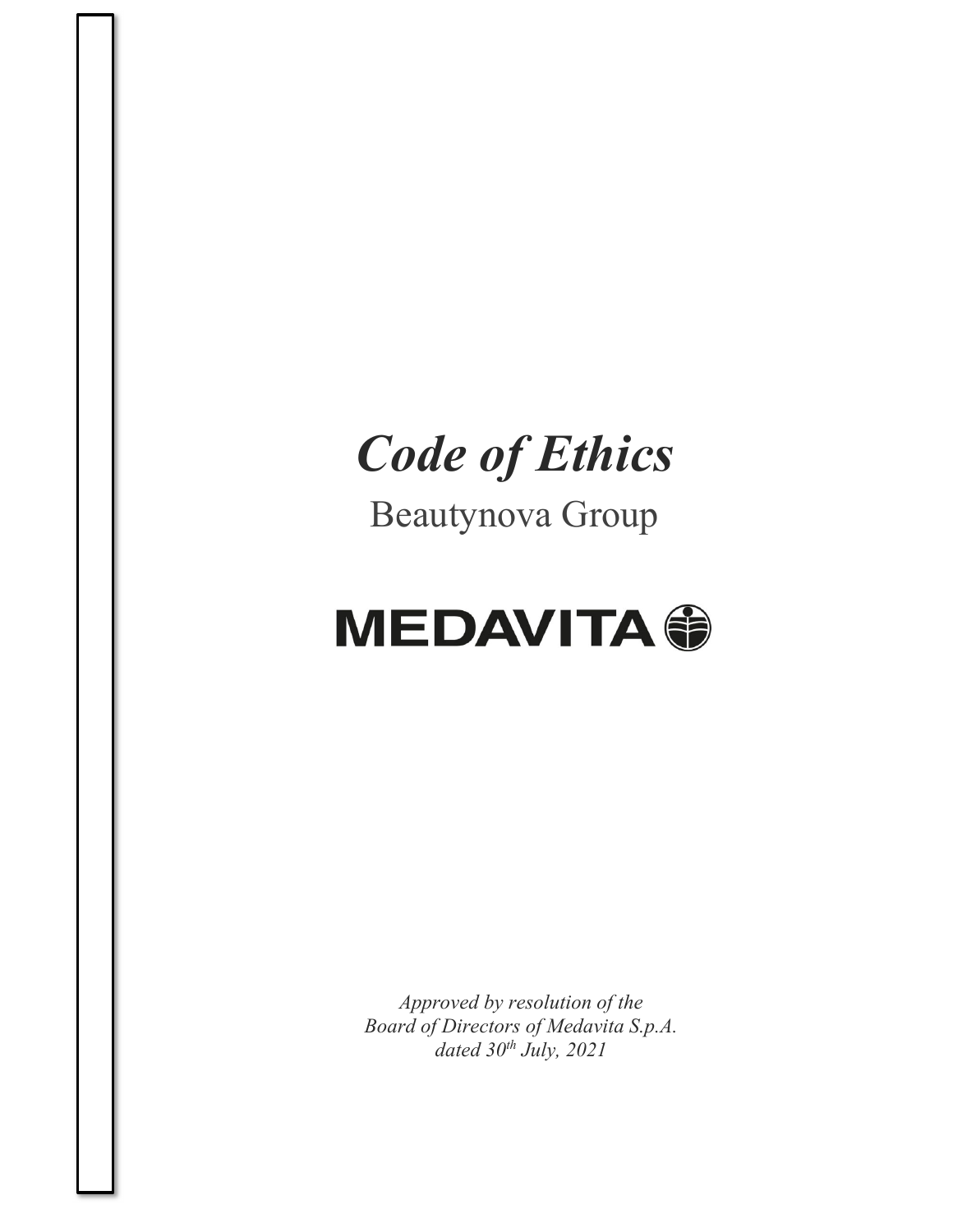# - TABLE OF CONTENTS-

| TRANSPARENCY AND FAIRNESS IN RELATIONSHIPS WITH SHAREHOLDERS AS WELL AS IN MANAGING |  |
|-------------------------------------------------------------------------------------|--|
|                                                                                     |  |
|                                                                                     |  |
|                                                                                     |  |
|                                                                                     |  |
|                                                                                     |  |
|                                                                                     |  |
|                                                                                     |  |
|                                                                                     |  |
|                                                                                     |  |
|                                                                                     |  |
|                                                                                     |  |
|                                                                                     |  |
|                                                                                     |  |
|                                                                                     |  |
|                                                                                     |  |
|                                                                                     |  |
|                                                                                     |  |
|                                                                                     |  |
|                                                                                     |  |
|                                                                                     |  |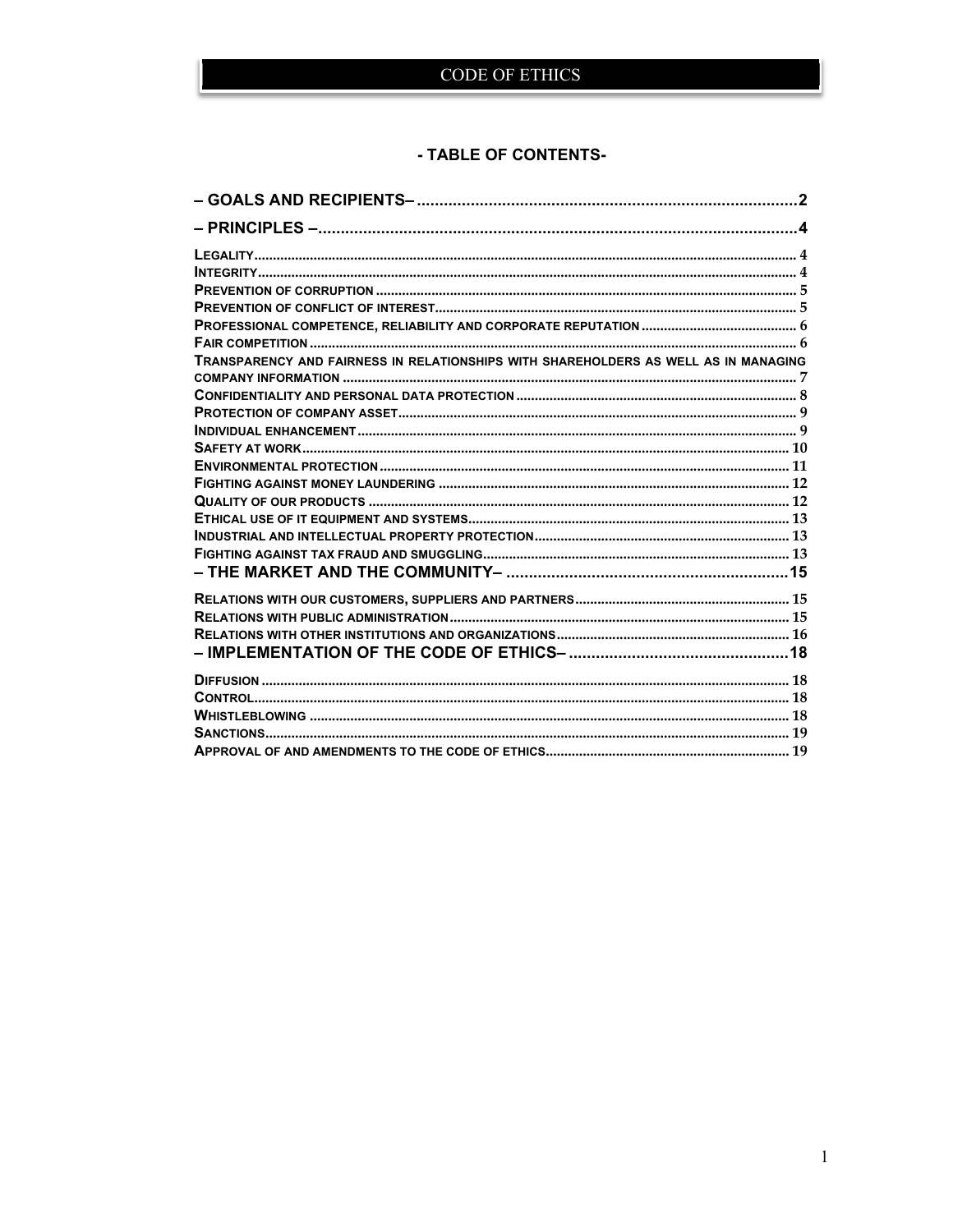## – GOALS AND RECIPIENTS–

As a part of the Beautynova Group, Medavita Spa (hereinafter also referred to as the "**Company**"), shares the Group's principles and values and - constantly aiming at abiding by an ethically impeccable conduct in compliance not only with the relevant legal and economic rules, but also with the relevant social and moral rules - it has felt the need to formalize in a document the set of fundamental values and rules of conduct that must guide the Group's responsible action in liaising with its own internal and external stakeholders, in view of pursuing its corporate and social mission.

This aspiration has led to the need to adopt the Code of Ethics, which, once shared with all stakeholders, allows to direct the business actions towards an ethical conduct characterized by fair and mutual cooperation, as promoted by the Group.

The Code of Ethics must therefore be interpreted as a "charter of fundamental rights and duties" by which the Group sets out and clarifies the responsibilities, as well as the ethical and social commitments towards the various internal and external stakeholders, of the companies belonging to the Group, in any country in which they operate.

Therefore, Medavita promotes the Code of Ethics internally and amongst its employees and amongst its own internal and external stakeholders, with particular reference to the principles and conduct contained therein.

The rules under the Code of Ethics shall apply, without any exception whatsoever, to the corporate bodies, to the management, to the employees, to the external collaborators (including on an ongoing basis, such as consultants, agents, brokers, etc.). The Code of Ethics shall apply to commercial partners, suppliers and any party liaising with the Company and the Group (hereinafter, the "**Recipients**").

It is primarily the responsibility of the corporate bodies and of the management to give concrete form to the values and principles under the Code of Ethics.

The Company, in line with the values of the Beautynova Group, does not tolerate the violation of these principles, fights against material and moral corruption that may undermine its integrity and provides itself with organizational tools fit to prevent the breach of the principles set out in the Code of Ethics, monitoring their compliance and concrete implementation.

In particular, the Company is oriented to:

• the maximum spreading of the Code of Ethics amongst the Recipients;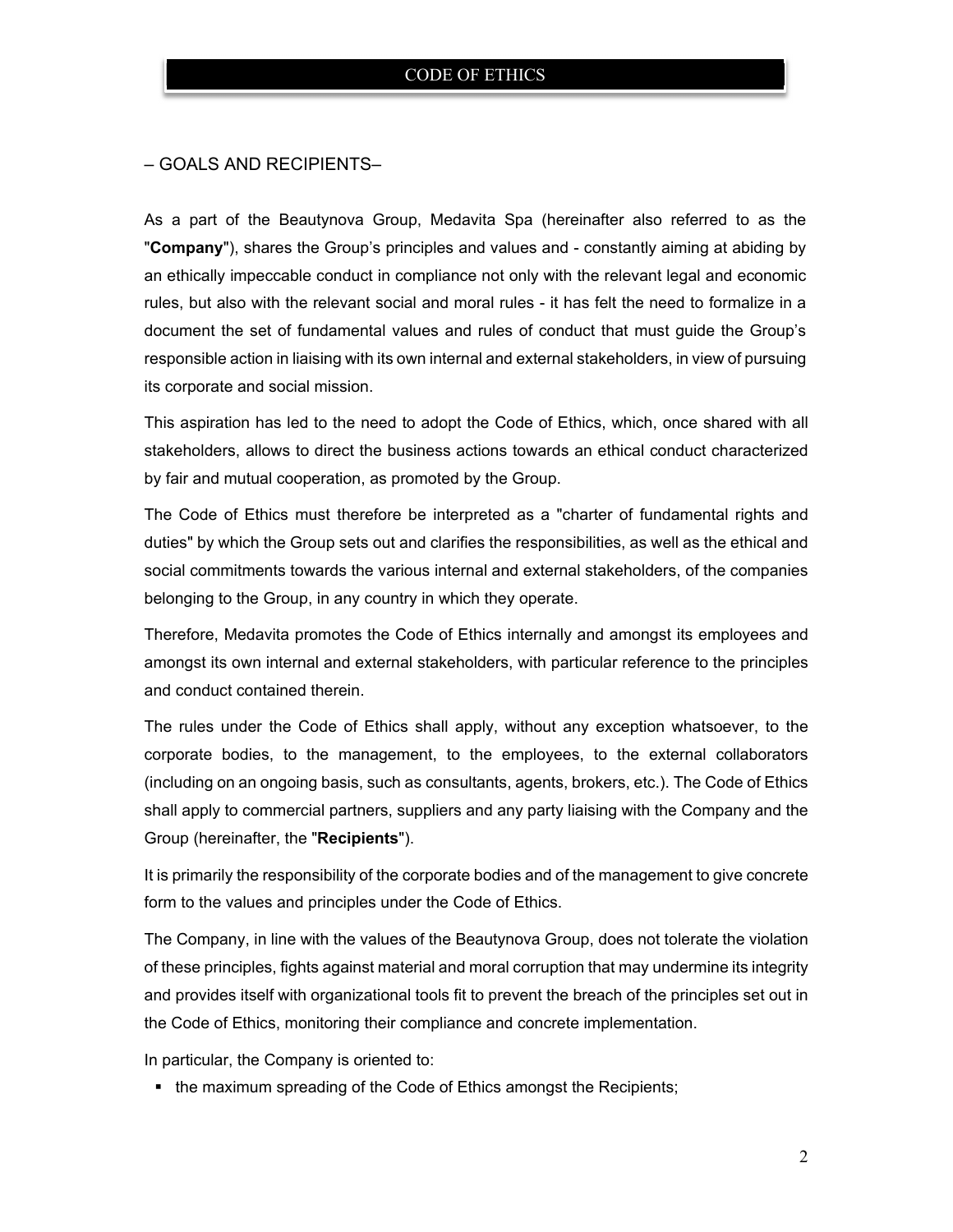- the concrete and effective implementation of the Code of Ethics in the corporate organization;
- the spreading of every possible instrument of knowledge and clarification regarding the interpretation and implementation of the rules under this Code of Ethics;
- the checks on any report of breach of the rules under the Code of Ethics, assessing the facts and taking – in the event of ascertained breach – appropriate sanctioning measures;
- the protection against any possible retaliation of any kind deriving from having provided information on possible breaches of the Code of Ethics.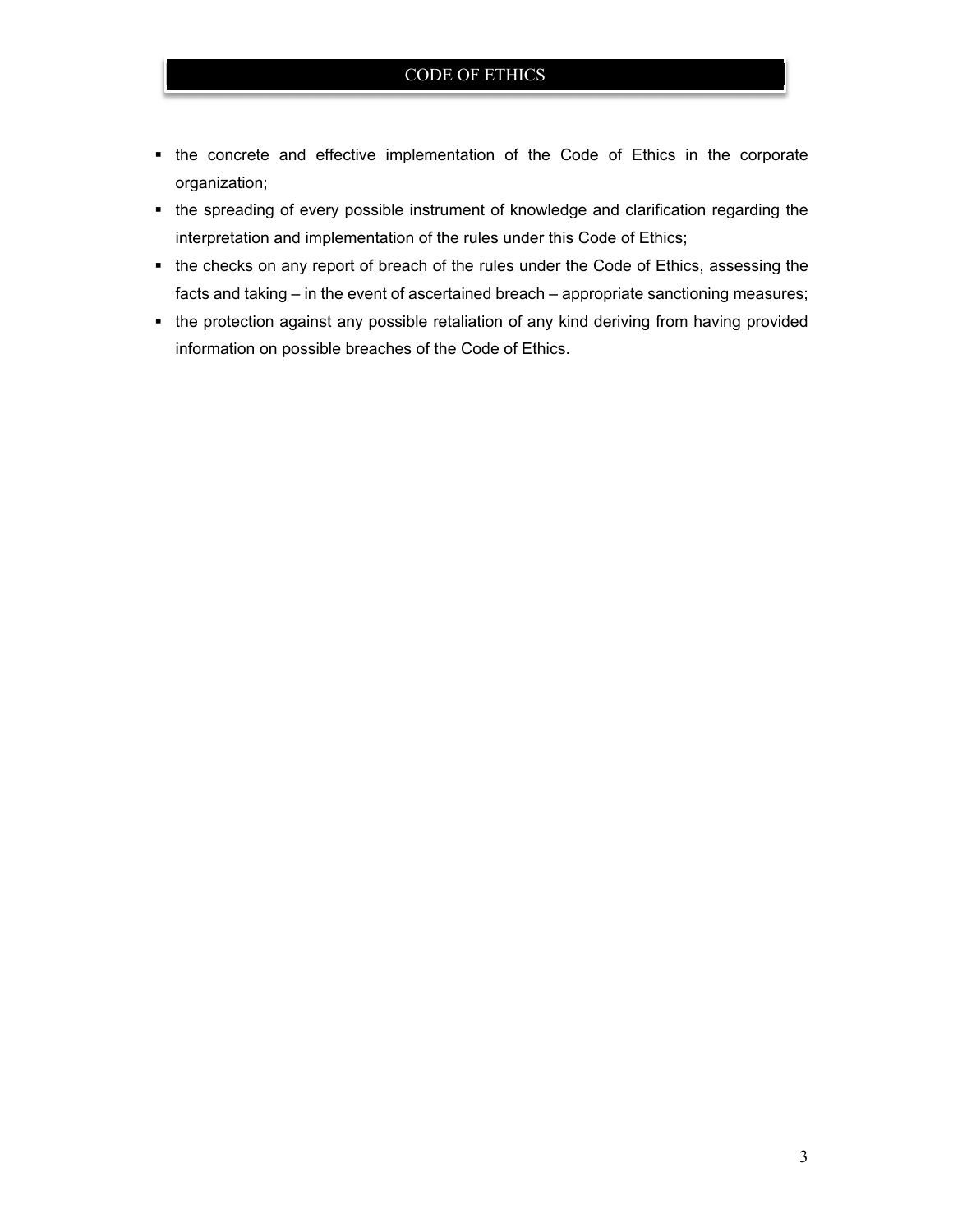# **– PRINCIPLES –**

The behaviour of all Recipients is inspired by the following principles:

- compliance with the law and regulatory provisions applicable in each country in which the Recipients operate;
- transparency towards all stakeholders, i.e., those categories of individuals, groups or institutions whose interests are directly or indirectly affected by the carrying out of the Company's and Group's activities;
- responsibility towards the community which, even indirectly, may be affected in its economic and social development by the Company's and Group's activities;
- conduct characterized by moral integrity and by the highest ethical standards;
- **PED PROMOTE:** promotion of social, economic and employment development;
- protection of health and safety, as well as workers' physical/moral integrity and rights;
- **•** protection and safeguarding of the environment in all its components, of the atmosphere, as well as of water, soil and subsoil, flora, fauna and ecosystems;
- respect for employees and a commitment to enhancing their professional skills through the sharing of information, knowledge and experience;
- rejection of any conduct that, although aimed at achieving a result consistent with the interests of the Company or of the Group, is not compatible with the principles under this Code of Ethics.

The Recipients shall ensure that their conduct abides by the aforesaid principles.

Under no circumstances may the conviction of acting in the interest or to the advantage of the Company or of the Group justify any behaviour contrary to the aforesaid principles.

#### **LEGALITY**

Any and all behaviours of the Recipients within the frame of the work activities carried out shall be characterized by the strictest compliance with the national, EU and international laws in force and applicable.

#### **INTEGRITY**

Integrity is a fundamental value of the Group, an important element of corporate asset, and the strongest warranty of its civil commitment towards all the people who work for it, all its suppliers, all its customers, and all its stakeholders in general. Compliance with this principle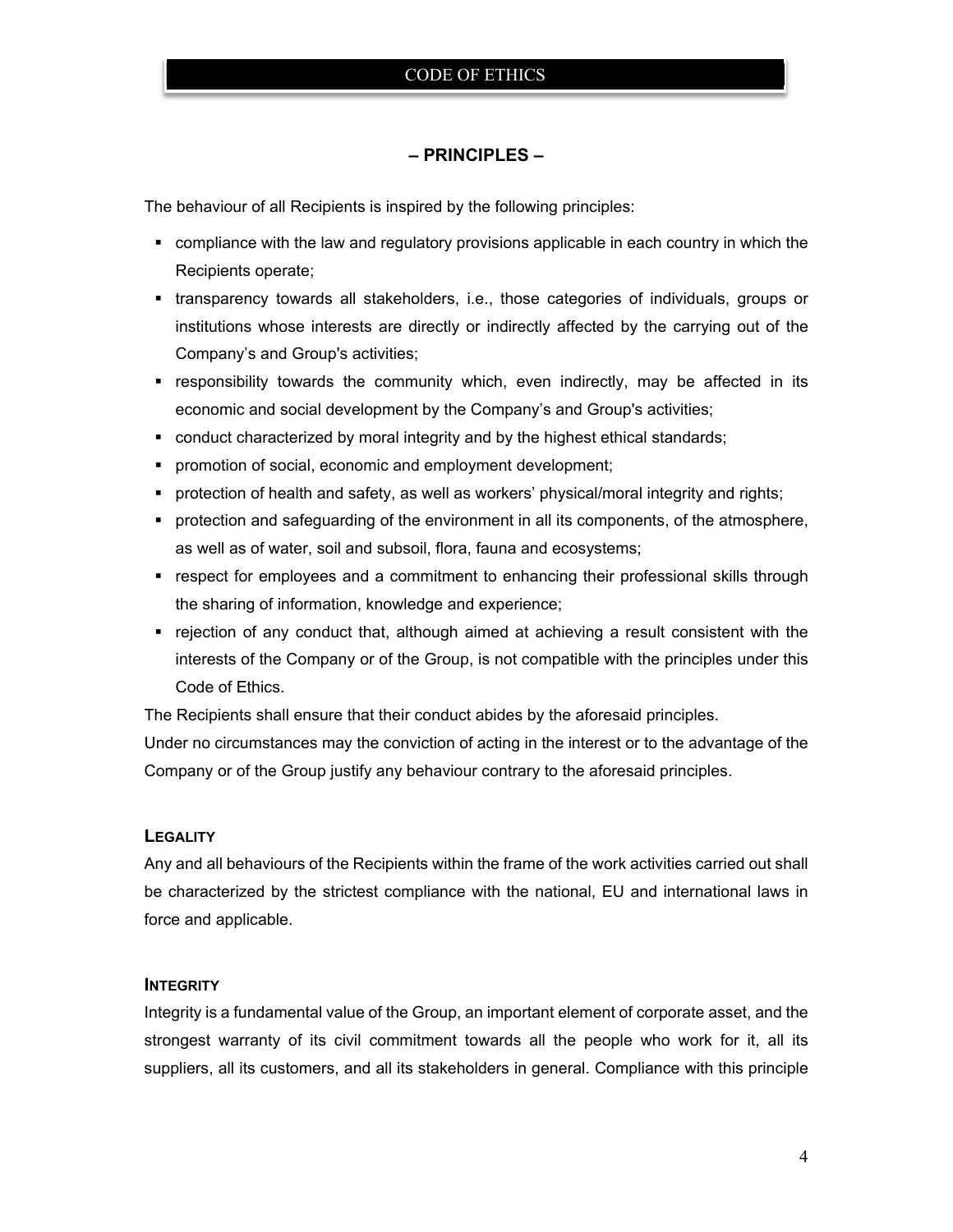is ensured through the application of the law in compliance with the rules of moral integrity and with the highest ethical principles.

# **PREVENTION OF CORRUPTION**

All forms of corruption, whether direct or indirect, active or passive, against any third party, whether it be a Public Administration<sup>1</sup> or a Private Subject<sup>2</sup> are forbidden.

Therefore, all forms of payment or concession of advantages<sup>3</sup> to any third party are forbidden, other than those strictly deriving from a contractual obligation or from a business relationship governed by contract, and anyway in order to improperly influence its independence of judgment.

The Recipients may accept or offer gifts in name or on behalf of the Company, even by third parties (e.g. their relatives), provided that they comply with locally accepted good business practices and only on condition that the gifts are lawful, of modest value, offered in a transparent and explicit manner, occasional or delivered on the usual occasions of exchange of gifts and such as not to potentially or effectively influence the integrity and independence of those who receive them.

#### **PREVENTION OF CONFLICT OF INTEREST**

Recipients must avoid (and in any case are required to report) situations and/or activities that may lead to conflicts of interest or that could interfere with their ability to make impartial decisions, in order to safeguard the interests of the Company and of the Group 4.

More generally, in liaising with third parties, the Recipients must act in a fair and transparent manner, with an explicit prohibition on resorting to illegitimate favouritism, collusive practices

<sup>1</sup> "**Public Administration**" or "**Public Institutions**" shall mean, in any country, all public institutions, associations and state, regional and local public administrations, as well as, in general, all those parties appointed, directly or indirectly, to the care of a public interest or whose representatives may be qualified as public officials or public service appointees pursuant to the national or international laws and regulations in force. In particular, a public official shall mean any person, appointed or elected, exercising a legislative, administrative or judicial function, any person exercising a public function or function for a public body or for a public undertaking, and any official or agent of a public international organization.

 $^2$  By way of example, but without any limitation whatsoever, employees, (potential or current) customers, suppliers, subcontractors, consultants for the procurement of goods, services and professional services, as well as any other private counterparty with which the Company has any commercial or institutional relations shall fall within the category of "**Private Counterparties**", instead.

<sup>&</sup>lt;sup>3</sup> Not only money or other economic advantage, but also any benefit or consideration capable of unduly influencing the counterparty in order to gain an undue advantage for the Company or of a personal nature for the agent (which results even only in reputational damage for the Company) may represent instruments of corruption.

<sup>(4)</sup> Conflict of interest shall mean the case in which the Recipient pursues an own interest or a third party interest other than that of the Company or the Group, or carries out activities that may, in any case, interfere with his/her ability to make decisions in the exclusive corporate interest, or takes personal advantage of their respective business opportunities.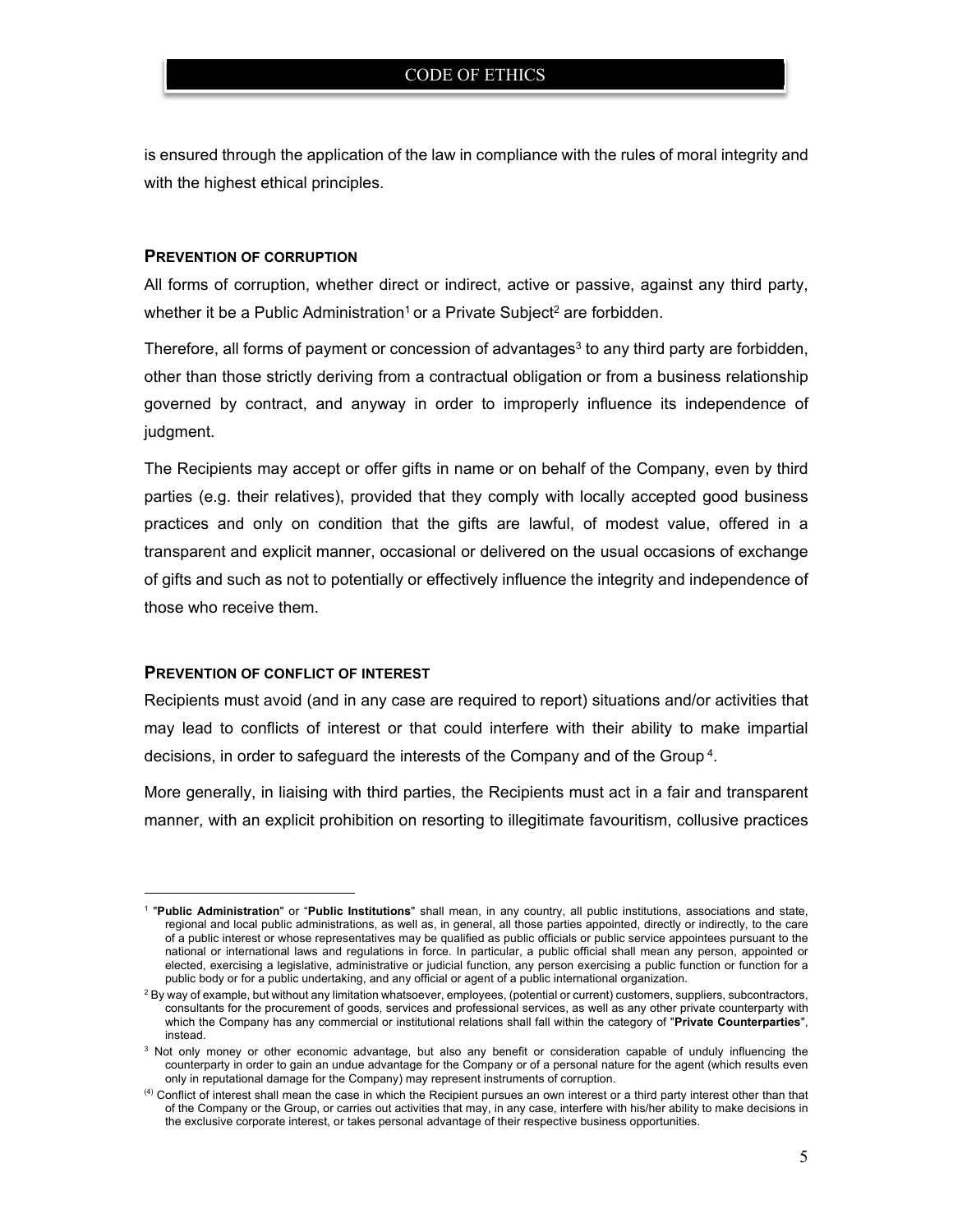or soliciting personal advantages (e.g. money, gifts, favours or any benefits whatsoever) for themselves or for others.

Therefore, the Company establishes that its employees are not allowed to carry out business or other professional activities competing against the Company and/or the Group interests and against the purposes it pursues, nor may they participate or collaborate in any way in any transaction, financial operation or investment carried out by the Company and/or the Group, from which they may derive a profit or other type of advantage not provided for by contract, unless there is express authorisation to said extent.

In the event of a conflict of interest, even if only potential, the Recipients shall inform their own line manager or person to whom they report to within the company, without delay, by abiding by the decisions taken to said extent.

#### **PROFESSIONAL COMPETENCE, RELIABILITY AND CORPORATE REPUTATION**

As part of the Beautynova Group, Medavita conducts its business activities in accordance with the highest standards of ethical and professional behaviour. All activities in favour of the Company must be performed with the utmost diligence, professionalism and reliability.

The Recipients must carry out the activities for which they are responsible with a commitment appropriate to the responsibilities entrusted thereto, in any case promoting a correct and appropriate behaviour in their relationships with customers, providers, and partners, as well as protecting the reputation and image of the Company and of the Group.

#### **FAIR COMPETITION**

The Beautynova Group intends to protect the value of fair competition by shaping its behaviour on clarity and fairness, thus refusing collusive practices, obstructive behaviour and the dissemination of false, misleading, distorted or defamatory information about a competitor, its products or its services. Fair and honest competition is a fundamental element for the development of the Company.

The Company intends to protect the value of fair competition, thus refraining from predatory behaviour and abuse of a dominant position, in compliance with the antitrust laws and regulations in force, and with the decisions of the relevant market regulatory authorities.

To this end, the Company: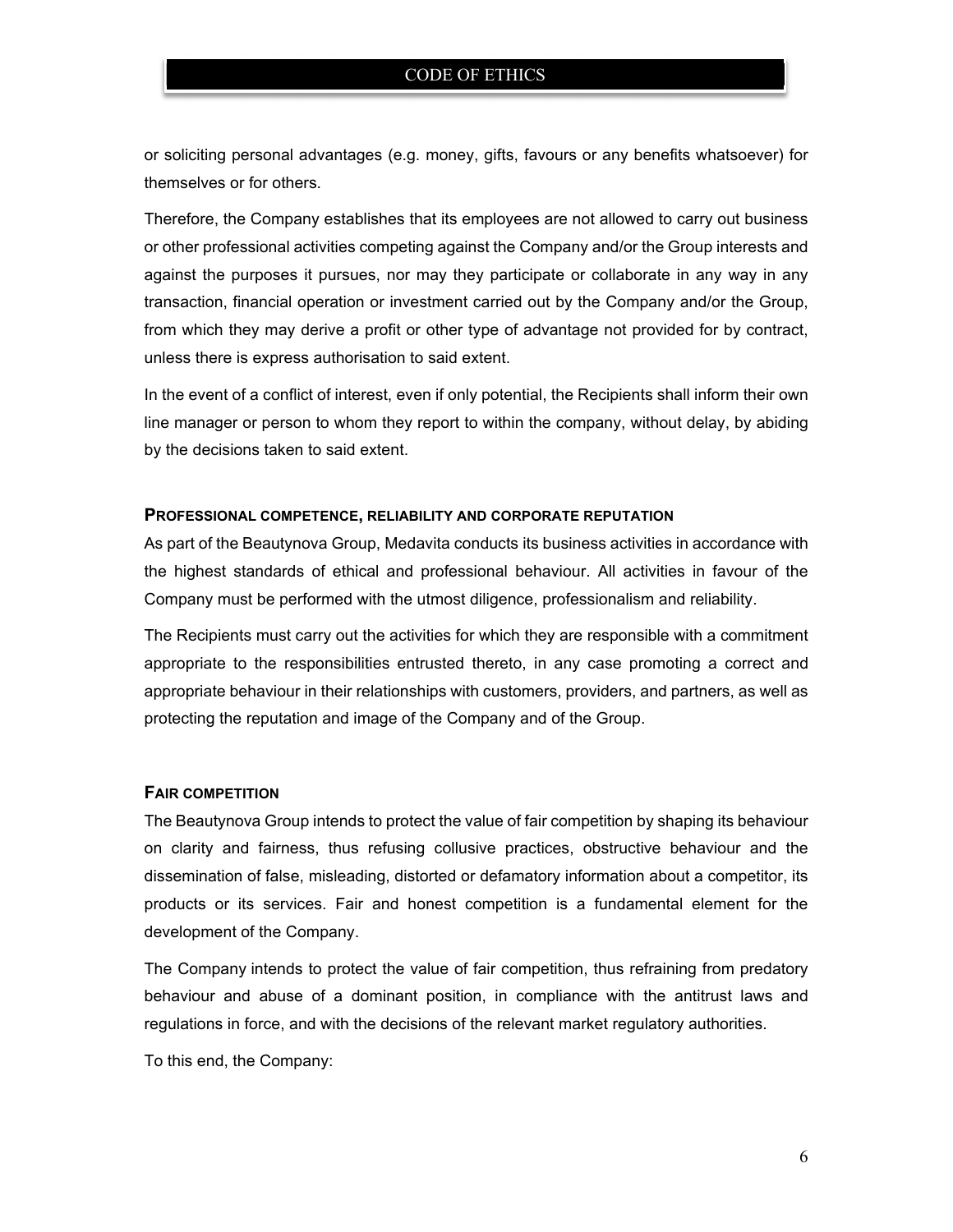- undertakes not to use the business secrets of others, not to adopt any conduct aimed at hindering the operation of the activities of competitors and not to engage in fraudulent acts likely to result in poaching the customers of others and in causing damage to the competitor company;
- **•** prohibits Recipients from denying, concealing or delaying any information requested by the competition authorities in their inspection duties, actively collaborating during the investigation procedures, if any.

# **TRANSPARENCY AND FAIRNESS IN RELATIONSHIPS WITH SHAREHOLDERS AS WELL AS IN MANAGING COMPANY INFORMATION**

Sharing the principles and values of the Beautynova Group, the Company is committed to providing timely and transparent information to members and stakeholders in a correct and complete manner, adopting tools of connection and dialogue in line with the best market practices.

The accounting transparency and the keeping of accounting records abiding by principles of truth, completeness, clarity, precision, accuracy and compliance with the laws and regulations in force are the fundamental prerequisite for efficient control.

In order for the accounting documents to meet the above requirements, adequate and complete supporting documentation is kept in the Company's records for each single accounting transaction carried out, so as to allow:

- an accurate and faithful accounting record;
- an immediate identification of the features and reasons underlying the transaction concerned;
- **a** smooth reconstruction of the operational and decision-making process, and the identification of the levels of responsibility;
- the performance of control or auditing activities legally assigned to shareholders, Board of Statutory Auditors, other corporate bodies.

The corporate assets are managed in a correct and honest manner; therefore, all Recipients contribute to protecting their integrity so that the maximum safeguard thereof is achieved.

To the extent falling within the respective scope of authority, each Recipient shall act in such a way as for all data concerning management to be correctly and promptly recorded in the accounts.

In managing all company activities, the Recipients are required to provide, also externally, transparent, truthful, complete and accurate information, thus refraining from spreading false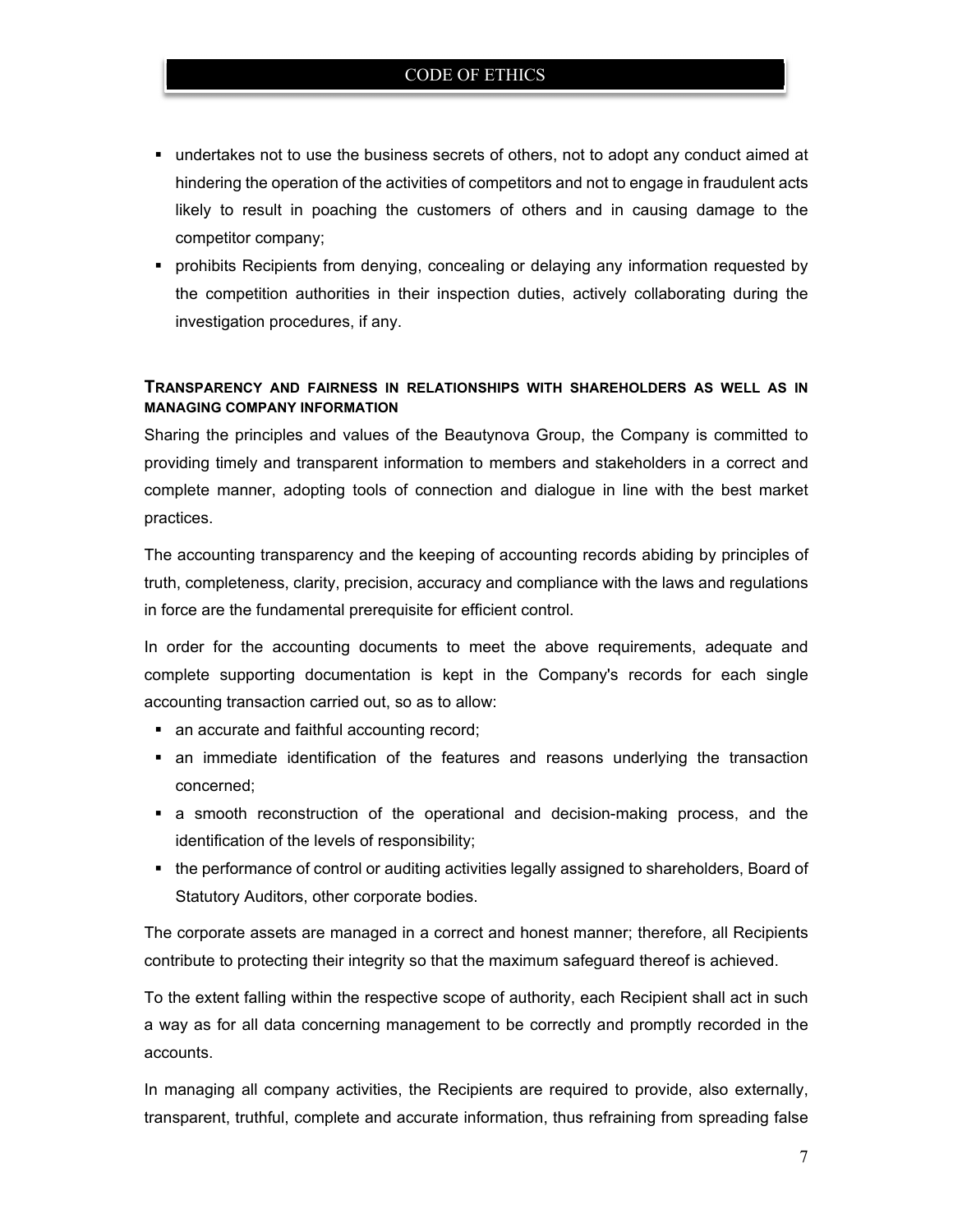information or from carrying out simulated transactions.

No Recipient is allowed to provide information to the Press or other Media without prior authorization from the responsible for external communication.

With particular reference to the preparation of the financial statements, the truthfulness, correctness and transparency of the financial statements, reports and other company disclosures required by law are an essential principle in the conduct of business and a guarantee of fair competition. Consequently, in no way shall any concealment of information or any partial or misleading representation of the economic, equity and financial data of the Company and of the Group by management and by the competent company functions be permitted. Therefore, all internal and external collaborators involved in the production, processing and accounting of such information are responsible for the transparency of the accounts and of the financial statements.

Recipients are required to strictly observe all the rules in order to protect the integrity and effectiveness of the share capital in order to preserve the guarantees of creditors and third parties in general.

#### **CONFIDENTIALITY AND PERSONAL DATA PROTECTION**

It is protected the confidentiality of the information forming the company assets or, in any case, of the information and personal data, which are managed in the strictest compliance with the legislation in force, also on personal data protection.

Therefore, the confidentiality obligation not only extends to corporate data not in the public domain and to the way in which business processes are managed, but also to information concerning employees, customers, suppliers and business partners. In line with the Group's values, the Company is committed to protecting the information concerning its own staff and third parties, produced or acquired within and in business relations, to avoiding any improper use of this information and to guaranteeing the privacy of those concerned in compliance with applicable laws and regulations.

In particular, the processing of personal data must be carried out in a lawful and correct manner. Personal information is collected and stored only when it is necessary for certain explicit and legitimate purposes. Data shall only be retained for a period of time not exceeding that necessary for the aforesaid purposes. Finally, in so far as privacy protection is concerned, particular attention is paid to the correct information of any person required to provide personal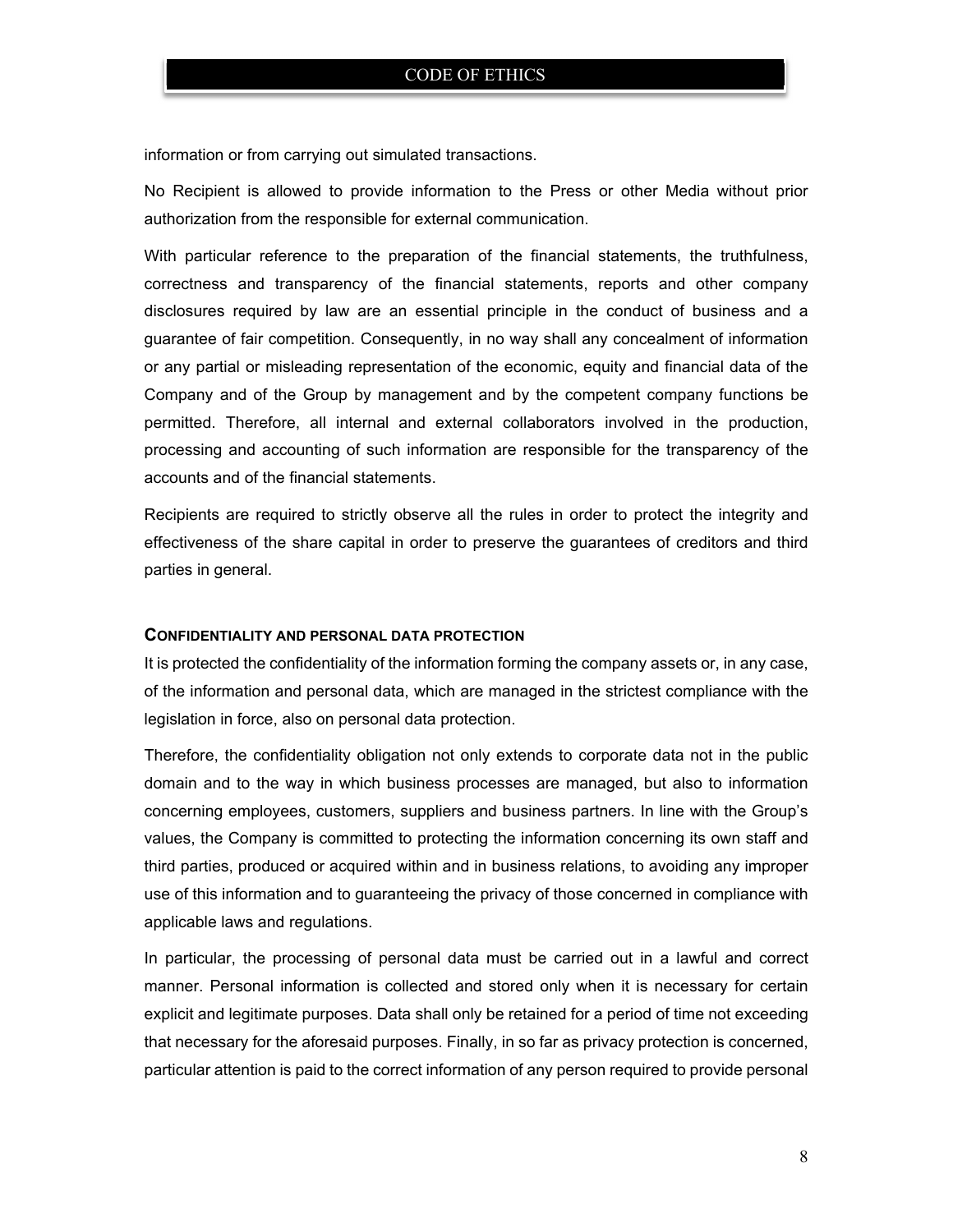data regarding the type of information collected, the use to be made of it and the way in which the Company may be contacted for any queries.

Under no circumstances may any Recipient take any advantage of any kind whatsoever, either direct or indirect, from the use of confidential information or of personal data, acquired during the activities carried out by the Company or other companies of the Group, nor may any Recipient be entitled to communicate such information to others or recommend or induce others to use same.

In disclosing confidential information to third parties, permitted for professional reasons, the confidential nature of any such information must be expressly declared and the observance of the relevant obligations must be requested to the third party.

In case of access to password-protected electronic information, the latter may only be known by the assignees, who are obliged to keep it carefully and not to disclose it.

## **PROTECTION OF COMPANY ASSET**

Corporate assets must be used with diligence, responsibility and in order to guarantee the protection and integrity of any such assets, thus avoiding any improper use that could cause damage or that is contrary to the interests of the Company or of the Group or detrimental to its reputation.

It is expressly forbidden to use corporate assets for personal needs or for reasons unrelated to one's duty, unless expressly authorized.

#### **INDIVIDUAL ENHANCEMENT**

For the Company and for the Group, human resources are an indispensable and precious value for development and growth in the sector in which it does business.

The Company is committed to ensuring that:

- the Recipients behave and are treated with dignity and respect;
- a serene working environment is created so that everyone may work in compliance with the laws, and with shared principles and ethical values;
- no form of isolation, exploitation or harassment is tolerated for any reason and by anyone;
- no form of discrimination based on race, language, colour, faith or religion, political opinion or affiliation, nationality, ethnicity, age, sex or sexual orientation, marital status, disability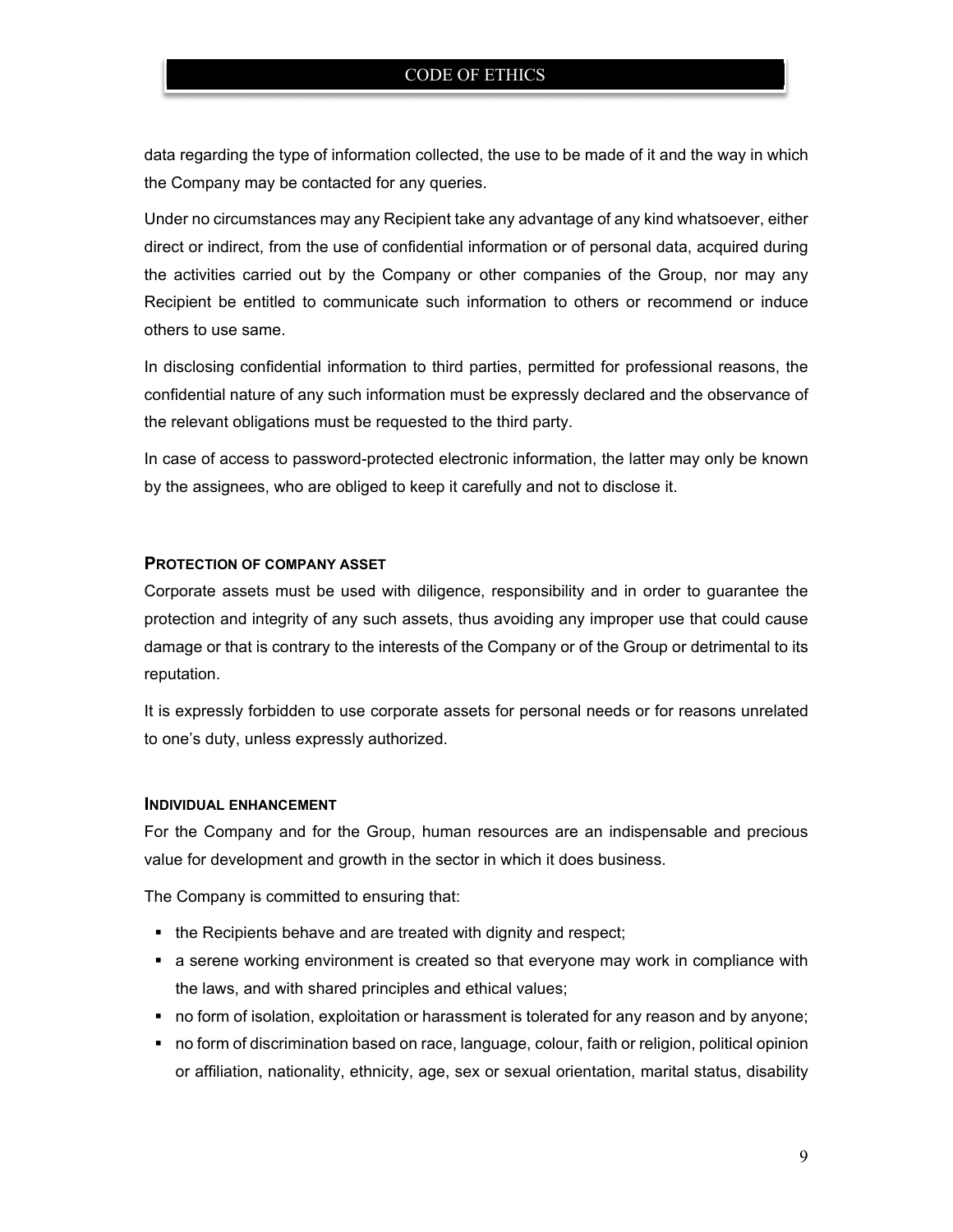or physical appearance, economic or social status is tolerated, nor is any privilege granted in relation to the same grounds.

All forms of sexual harassment are forbidden. Sexual harassment shall mean any conduct of a sexual nature or based on gender, unwanted by one of the parties and detrimental to the dignity of the person concerned.

In line with Group's principles, the Company values the professional competence of its own employees, thus supporting their training. Therefore, training tools are provided to develop and ensure the enhancement of specific skills.

In selecting and managing human resources, criteria of equal opportunity, merit and enhancement of the abilities, skills and potential of individuals are adopted, so that authority is exercised fairly and correctly, avoiding any form of abuse.

The Company shall in no way enter into any employment agreement, nor any form of collaboration with persons without a regular residence permit, nor does it avail itself of companies that use irregular labour or labour in breach of the labour standards generally applied or provided for by international laws and regulations.

Staff shall be hired under a regular employment contract; no form of irregular work shall be tolerated.

The Company undertakes to fully apply any rules provided for by the applicable collective agreements and not to breach the regulations relating to working time, rest periods, weekly rest, compulsory leave, holidays and not to subject the worker to degrading working conditions or surveillance methods.

In human resources selection procedures, within the limits of the information available, every necessary control is carried out to avoid favouritism, nepotism or forms of patronage.

# **SAFETY AT WORK**

Adhering to the principles and values promoted by the BeautyNova Group, the Company promotes the health and safety at work of its employees and all those who access its offices and work environments.

Working conditions that respect individual dignity and safe and healthy working environments are ensured by: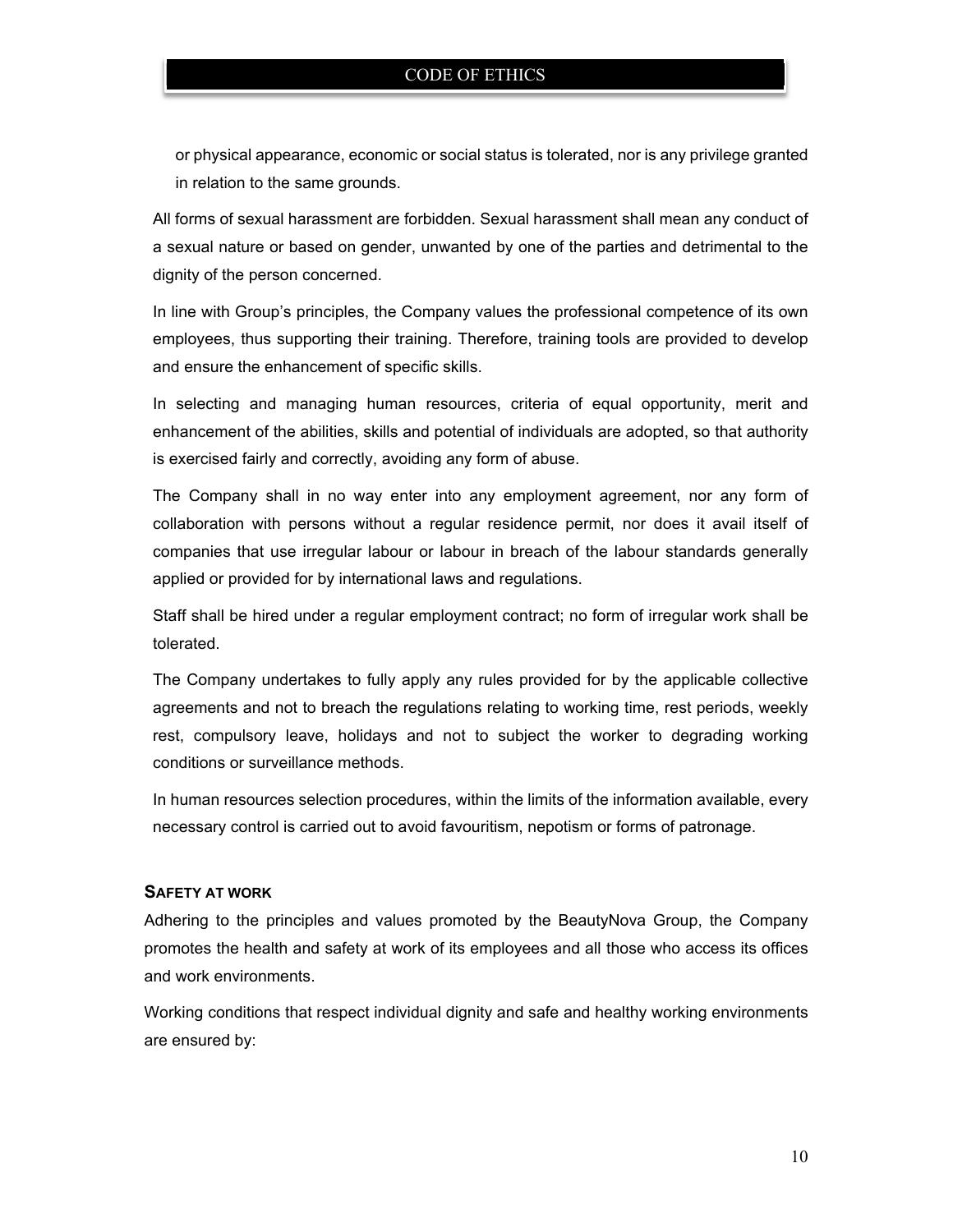- taking effective measures to prevent potential accidents and damage to the health of workers that may occur during the course of work, taking into account the state of knowledge of the sector and of the specific risks;
- minimising the causes of danger attributable to the working environment.

More specifically, it is committed to:

- disseminate and consolidate a culture of safety, developing risk awareness and promoting responsible behaviours;
- pursue the best safety standards available and applicable to corporate activities;
- **Inmall implement preventive actions aimed at ensuring the health and safety of workers;**
- promote training programmes aimed at empowering all staff with regard to health and safety at work;
- **•** involve and raise the awareness of all company staff, at all levels, in managing safety at work related issues;
- ensuring understanding, implementation and maintenance, at all levels within the organisation, of the operating procedures and safety regulations in force, being aware of the fact that correct training and information for workers is a fundamental tool for improving company performance and safety in the workplace.

Each Recipient is required to contribute personally, within the scope of his or her activity, to maintaining the safety of the work environment in which he or she works, and to behave responsibly to protect his or her health and safety and that of others.

# **ENVIRONMENTAL PROTECTION**

In managing business activities, environmental protection is taken into the utmost account, through the improvement of the environmental conditions of the social community, in full compliance with the laws and regulations in force. Research and technological innovation are dedicated in particular to the promotion of environmentally-friendly activities and processes.

A particular attention is paid to:

- continuous commitment to reducing the impact on the environment;
- collaboration with internal (e.g. employees) and external third parties (e.g. controlling Authorities) in order to optimize the management of environmental issues;
- **•** pursuit of adequate levels of environmental protection by implementing management and monitoring systems;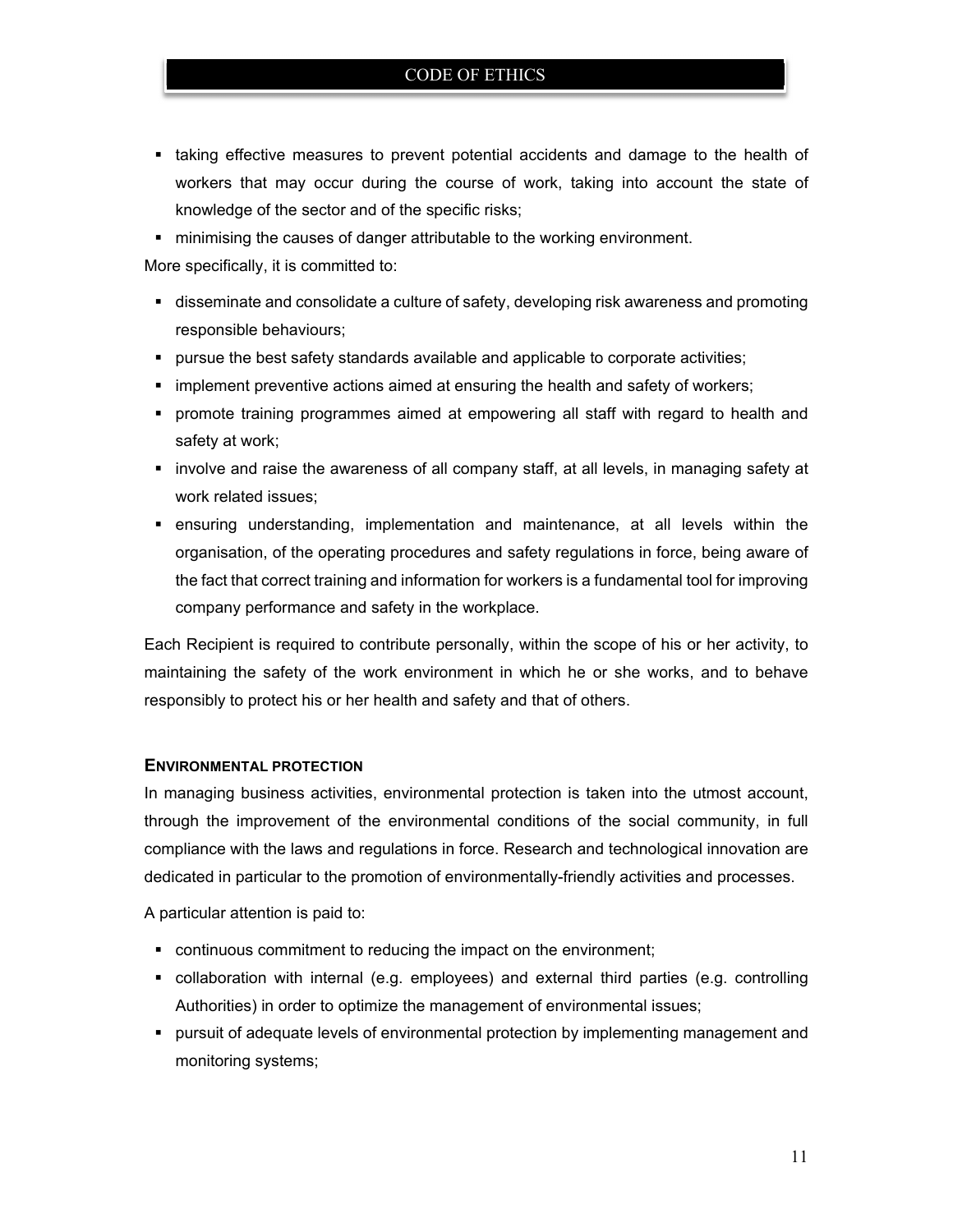**Promotion of actions aimed at separate waste collection, at recycling and at correct waste** disposal, paying particular attention to the choice of the suppliers of waste management services.

#### **FIGHTING AGAINST MONEY LAUNDERING**

Maximum transparency in commercial transactions and in relations with third parties is required, in full compliance with national and international laws and regulations on the fighting against money laundering.

All financial transactions, including those between Group companies, are carried out using means of payment that guarantee traceability and within the limits of the regulations in force.

Recipients must not accept the promise or giving of money or other benefits potentially deriving from unlawful or criminal activities.

Partners, customers, suppliers or third parties with whom the Recipients intend to start not occasional business relationships on behalf of the Company and/or the Group must have a good reputation and not be associated and/or associable to events connected with criminal activities of any kind.

The Company shall in no way purchase goods which, due to the conditions of the relevant offer, give a reason for doubting the lawfulness of their origin and does not have economic relations with persons who give a well-founded reason to believe that they carry out illegal activities.

In line with Groups values, the Company is committed to preventing the use of its own economic and financial system for the purposes of money laundering and of the financing of terrorism (or any other criminal activity) by its own customers, suppliers, employees and counterparties with whom it liaises in the performance of its own activities.

#### **QUALITY OF OUR PRODUCTS**

Particular attention is paid to the quality of our products, with a view to ensuring customer satisfaction, in line with the reputation that has always distinguished the work of the Group.

Recipients are, therefore, required to provide true, accurate and comprehensive information on the quality and type of raw materials used in production and products.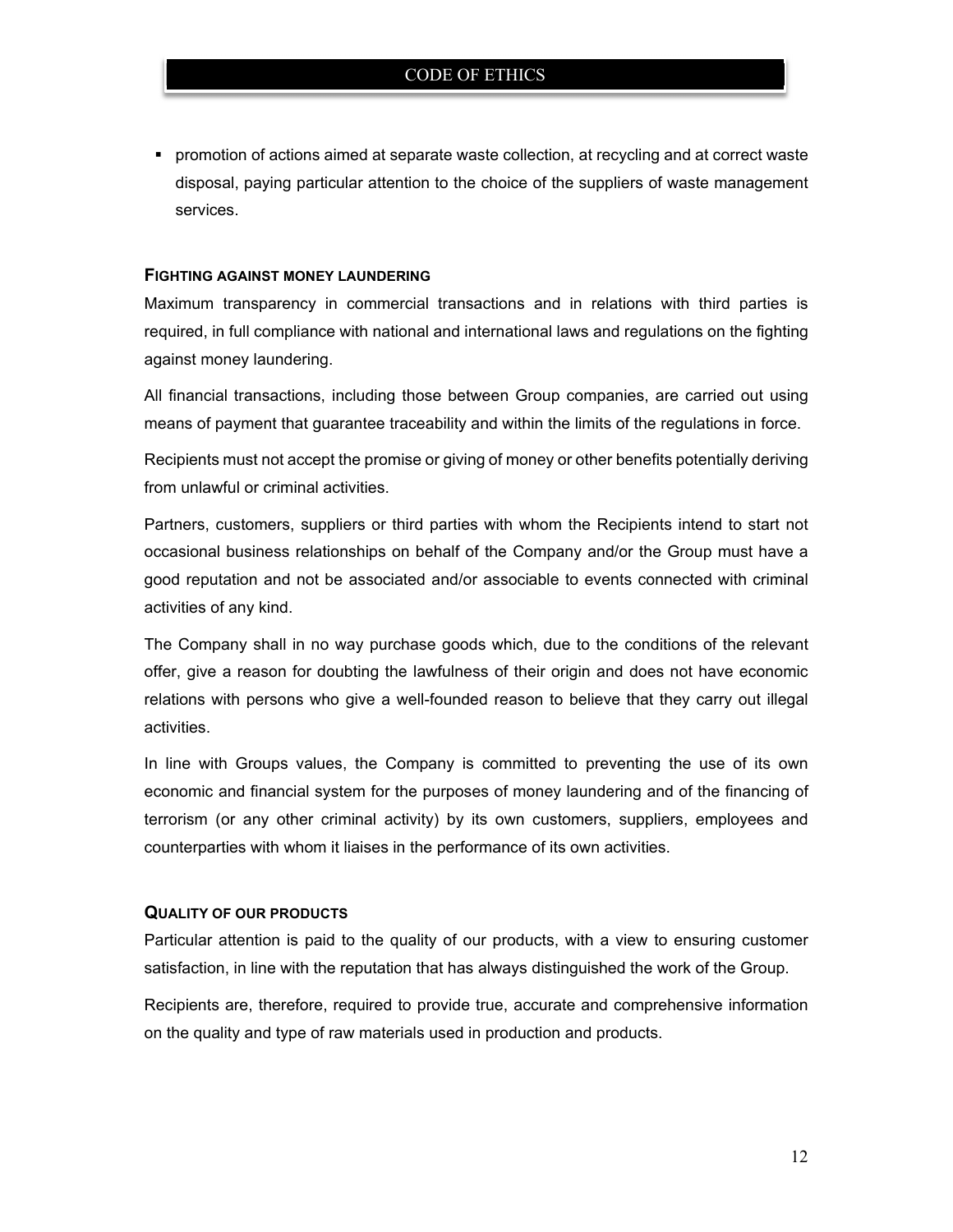#### **ETHICAL USE OF IT EQUIPMENT AND SYSTEMS**

IT tools are fundamental means of supporting the search for innovation and excellence, also in terms of the quality of the service provided to the customer.

All users authorized to use IT equipment and systems must use the IT resources in compliance with the law and even internal provisions in force: it is expressly forbidden to engage in conduct that may damage, alter, deteriorate or destroy the IT or telematics systems, the software and data of the Company, of the Group or of third parties.

All users shall protect the integrity of the internal IT equipment and systems, refraining from any manipulation that might modify their features in any way.

It is also forbidden to illegally enter computer systems protected by security measures, as well as to obtain or disseminate access codes to protected computer or telematics systems.

It is expressly forbidden to use the company equipment, the computer systems, the website or social networks for purposes contrary to law, public order or morality, as well as to commit or induce the perpetration of crimes, to incite racial hatred, xenophobia, the exaltation of violence, discriminatory acts or the violation of human rights, or that may result in undue intrusion or damage to the computer systems of others.

#### **INDUSTRIAL AND INTELLECTUAL PROPERTY PROTECTION**

In order to implement the principle of observance of the law, compliance is ensured with the internal, EU and international rules for the protection of industrial and intellectual property.

Recipients are required to protect the intellectual property of the Company, customers and third parties in general (e.g. trademarks, formulas, copyrights, trade secrets) and promote the proper use of all intellectual works, including computer programs and databases, to protect the monetary and moral rights of the author.

To this end, it is forbidden to carry out any conduct aimed, in general, at the duplication or reproduction in any form and without right of the work of others.

It is forbidden to use unauthorized software and databases on computers, in line with company procedures.

#### **FIGHTING AGAINST TAX FRAUD AND SMUGGLING**

Compliance with all applicable tax and customs regulations is ensured.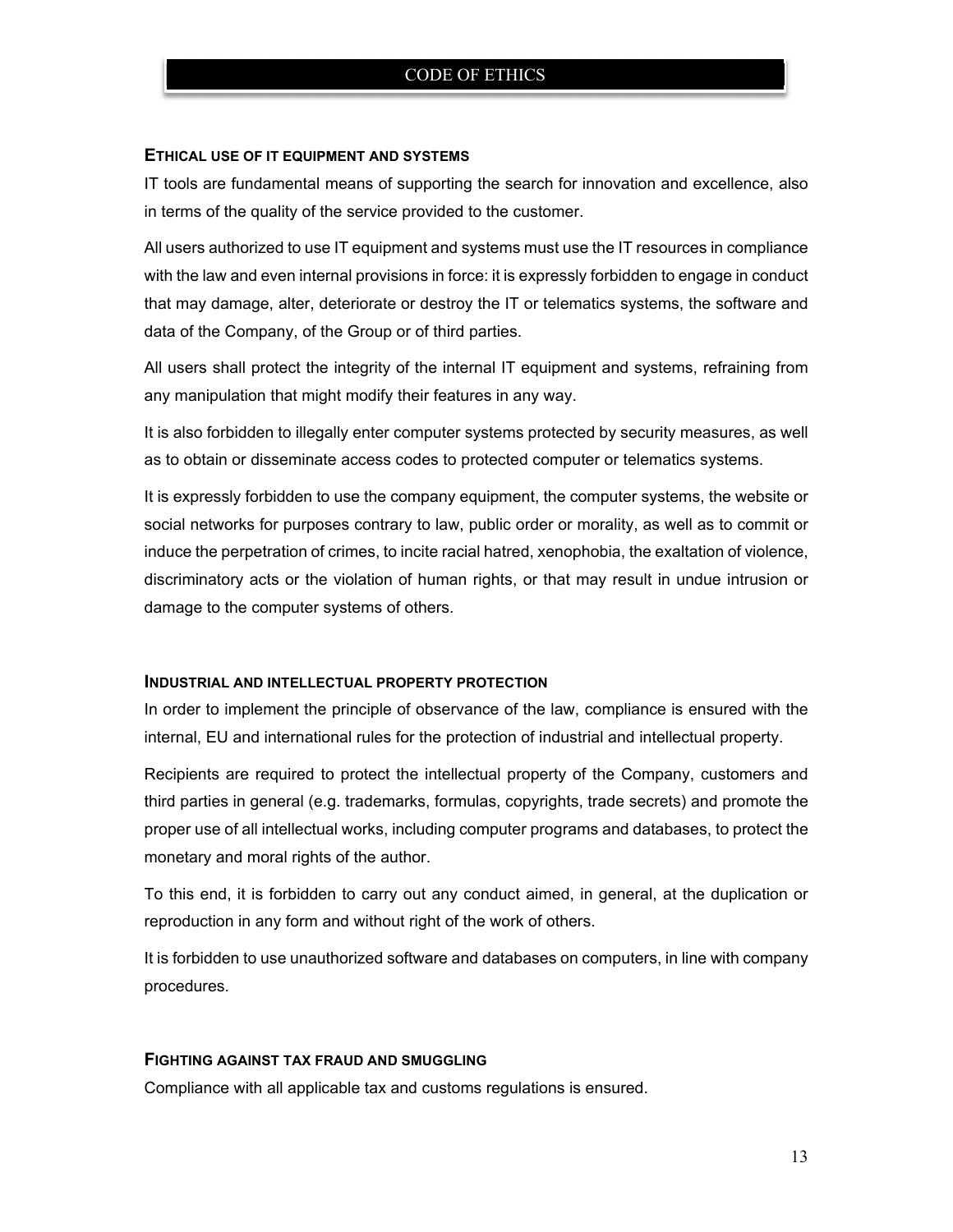Medavita is committed to comply with tax obligations within the terms and in the manner provided by law or by the competent tax Authority, protecting itself and the Group.

All acts, facts and transactions are carried out ensuring that forms of taxation correct and consistent with actual economic nature of the operations are applied.

Information in customs obligations for exports and imports are provided in a complete and truthful manner and all the due border duties are timely paid.

A fairly collaboration with all tax and customs Authorities is guaranteed, with a view to maximum transparency.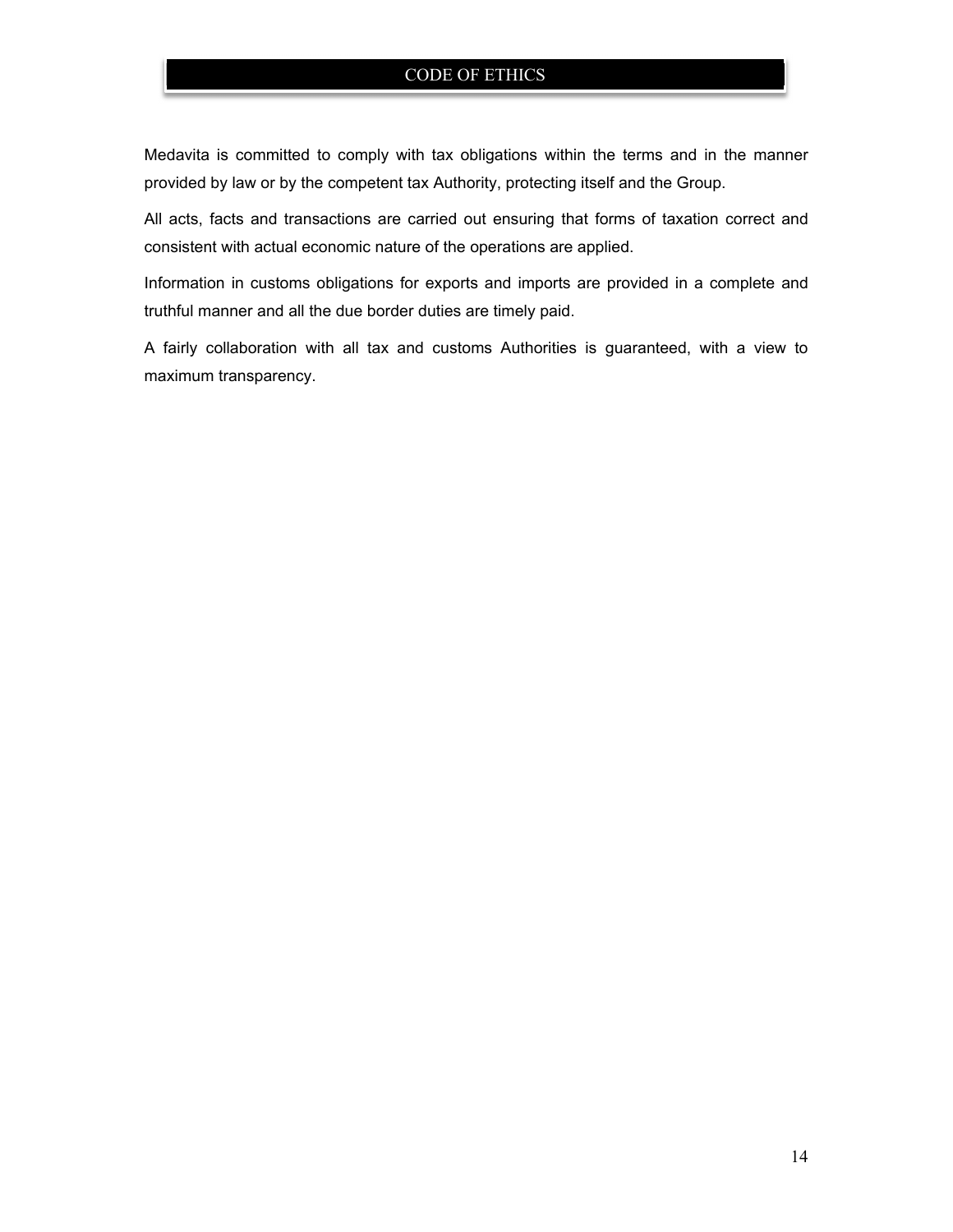# **– THE MARKET AND THE COMMUNITY–**

#### **RELATIONS WITH OUR CUSTOMERS, SUPPLIERS AND PARTNERS**

Relations with customers, suppliers and partners are based exclusively on criteria of trust, quality, professionalism, respect for the rules and fair competition.

The Company aims to pursue the satisfaction of its own customers, also in terms of product quality. The offer of innovative products is one of the objectives that the Company pursues in order to create relationships of trust with its own customers.

Customers must be guaranteed comprehensive and accurate information on products, also with reference to their quality profile and origin, in order to allow informed choices. Promotional initiatives that could lead customers to misperception of the products are expressly prohibited.

The choice of suppliers and the determination of the relevant purchase terms and conditions fall within the scope of authority of the competent company functions, which act on the basis of objective parameters of quality, convenience, price, capacity and efficiency.

In any case, suppliers are required to comply with all applicable local laws including, but not limited to, employment laws relating to child labour, minimum wages, overtime compensation, hiring and safety at work. Suppliers' financial means, organizational structures, technical skills and experience, quality systems and resources suitable for contractual needs are also verified.

The choice of business partners also falls upon operators who meet the criteria of ethics, reliability, good reputation, credibility in the market of reference and professional reliability.

#### **RELATIONS WITH PUBLIC ADMINISTRATION**

Relations with the Public Administration and, in any case, any public relations, are inspired by the strictest observance of the applicable local law and of the principles of transparency, honesty, fairness, clarity and loyalty, and in any case with the aim at preventing corruption.

In such relations, the Recipients must not improperly influence the decisions of officials who negotiate or decide on behalf of the Public Administration.

The management of any and all relations with Public Institutions is in any case reserved exclusively for the company roles authorized to do so on the basis of the system of proxies and powers of attorney in force at the Company.

In light of the above, it is expressly forbidden for the Recipients to: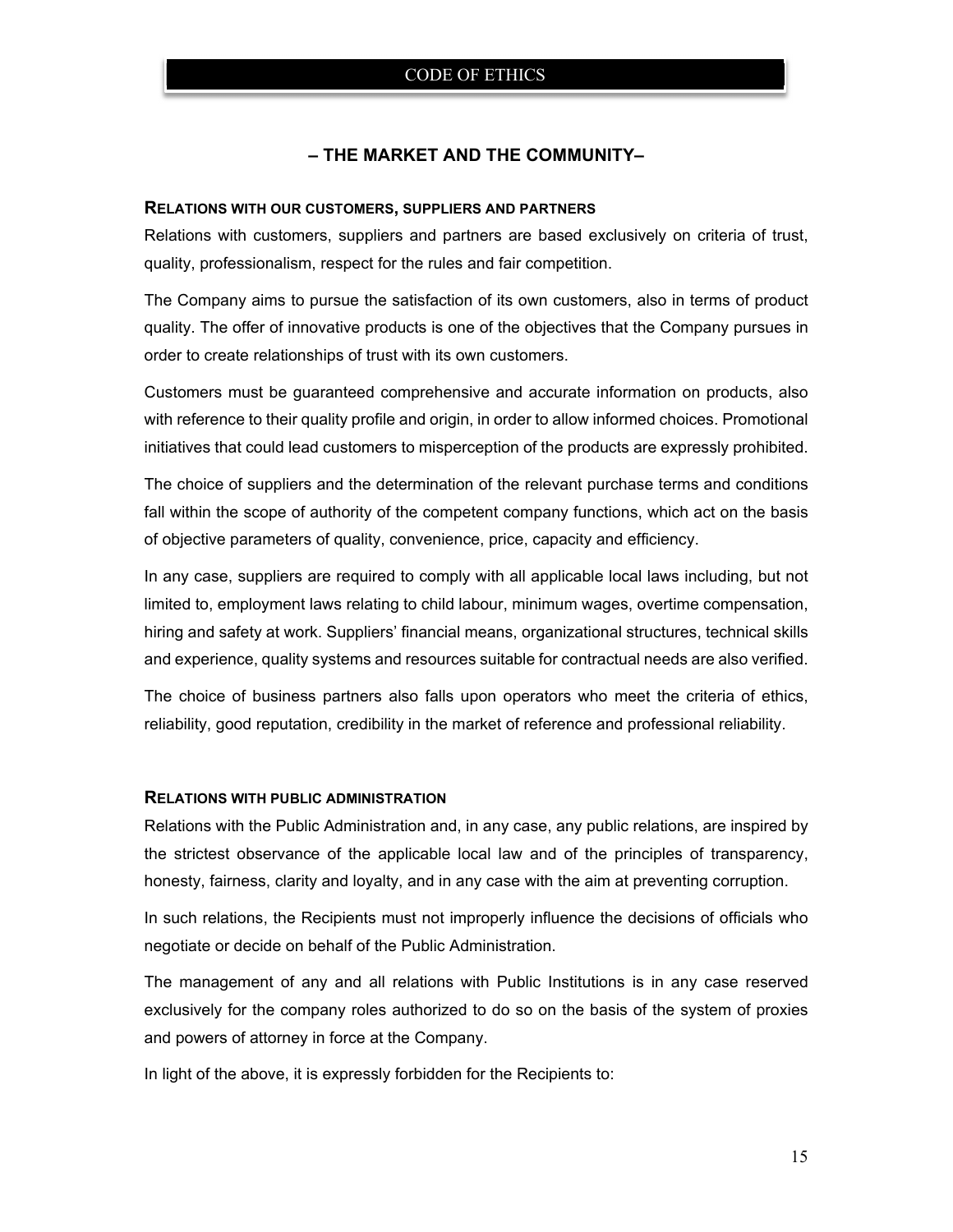- give or promise gifts, money, or other advantages in order to influence the decisions of Public Officials who negotiate or decide on behalf of the Public Institutions or to remunerate them in relation to the performance, omission or delay of an act of their office; as an exception to the above, gifts of modest value and courtesy gifts are permitted within the limits of customs and practices, and provided they are such as not to jeopardise the image of the Company and the Group and do not influence the independence of judgement of the public subject;
- **send false or cunningly formulated documents, certify non-existent requirements or give** false guarantees;
- unduly receive and use contributions, financing or other disbursements of the same type however called, granted or disbursed by Public Institutions, through the use or submission of false or misleading documents, or through the omission of due information;
- unduly procure for the Company or for another company of the Group any type of profit (e.g., licences, authorisations, relief from charges, including social security charges) by means that constitute tricks or deception;
- **Example 1** alter in any way the functioning of a computer or telematic system of the Public Administration or intervene without right in any way on data, information or software contained in one of the systems above;
- exploit existing or alleged relations with a representative of the Public Administration in order to have money or other financial advantage unduly given or promised as consideration for the unlawful mediation with the representative of the Public Administration.

All inspections by the control authorities and all relations with the judicial authority must be managed by authorised personnel in a spirit of cooperation, fairness and transparency, with an absolute prohibition on obstructing the regular performance of verification activities by concealing or destroying documentation.

#### **RELATIONS WITH OTHER INSTITUTIONS AND ORGANIZATIONS**

All relations with the Institutions are based on the utmost rigour, transparency and fairness, while respecting the institutional roles. Similar rules of conduct characterise the political and trade union relations that the Company maintains.

The Company supports, even through donations or sponsorships, initiatives promoted by bodies of proven reputation and for worthy purposes (e.g. social, moral, scientific, cultural, beneficial or solidarity purposes), which may contribute to the growth and development of the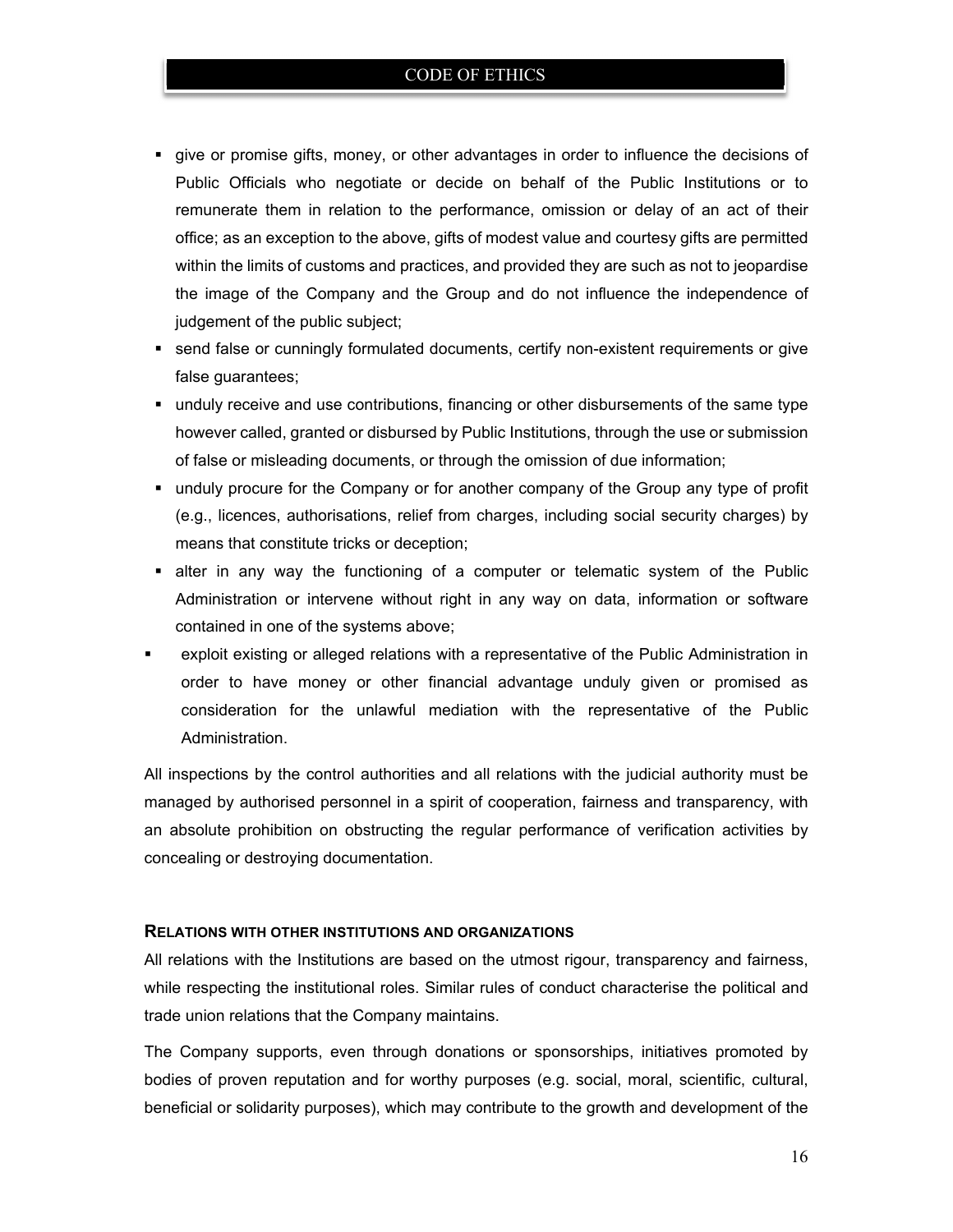Company and the Group.

Contributions to political parties, movements, committees and political and trade union organisations, as well as their representatives and candidates, are forbidden, except for those provided for by specific local laws.

Directors, executives and employees, in turn, cannot carry out political activity during working hours or use property or equipment for that purpose; any political opinions expressed by them to third parties are to be considered in any case strictly personal and do not represent the opinion and the position of the Company itself.

The Company abstains from any undue pressure, direct or indirect, on political or trade union representatives, though its executives, employees or collaborators.

Relationships (also in the form of funding) with national or foreign organisations, associations or movements that pursue, directly or indirectly, purposes prohibited by law, contrary to ethics or public order or that violate fundamental human rights are not permitted.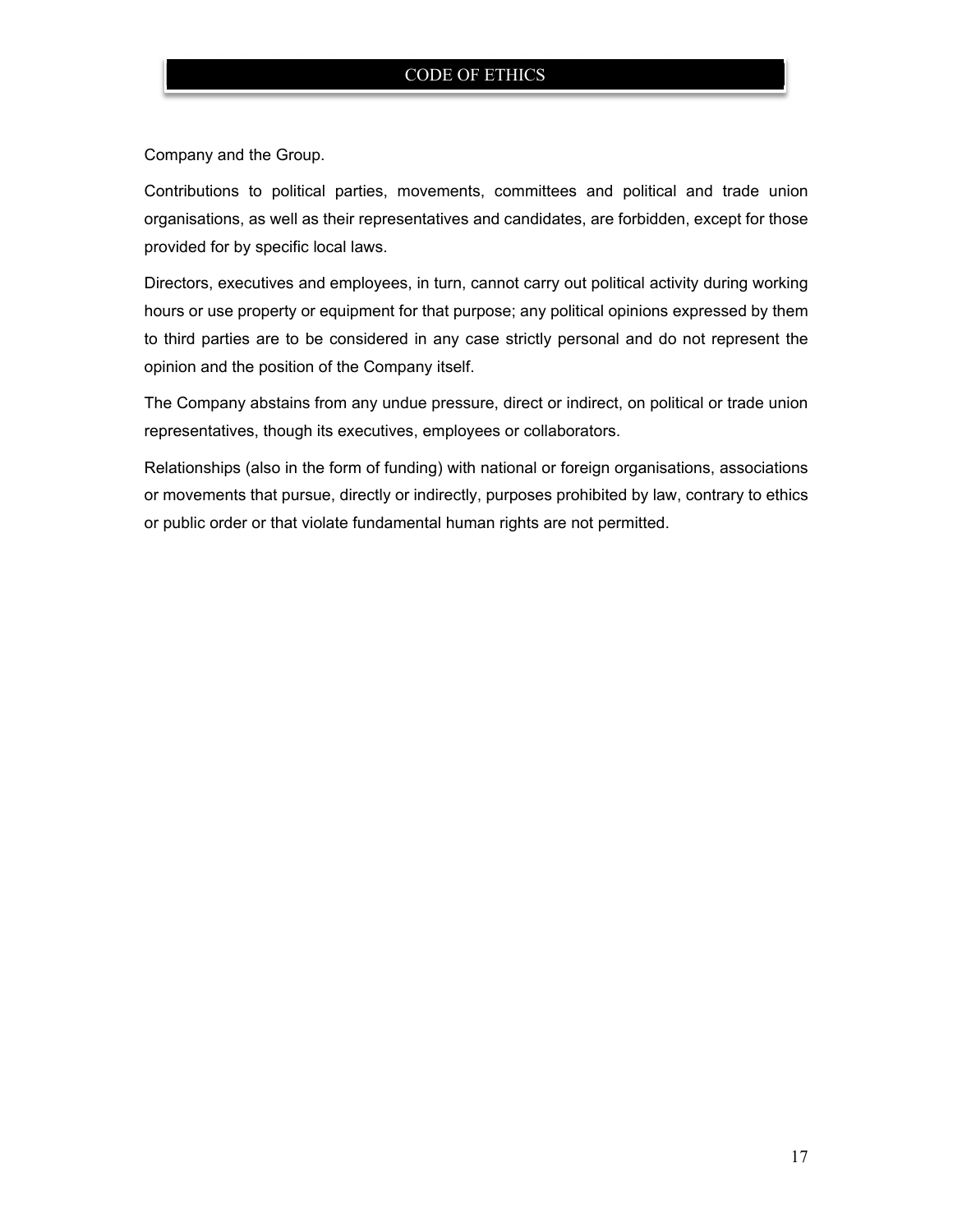# **– IMPLEMENTATION OF THE CODE OF ETHICS–**

#### **DIFFUSION**

The Company undertakes to disseminate the Code of Ethics as widely as possible to all Recipients by means of appropriate communication activities, in particular:

- distribution to all members of the corporate bodies and to all employees;
- making the Code of Ethics available to Recipients on the Company's website and/or intranet.

#### **CONTROL**

The Code of Ethics is based first and foremost on the self-responsibility of the Recipients.

All Recipients are required to implement and contribute to the implementation of the Code of Ethics, within the limits of their own competences and functions and in the awareness of its inevitable inexhaustibility.

Monitoring of compliance with the Code of Ethics is the responsibility of the company management, which, in collaboration with the Group, is responsible for its correct interpretation.

Supervision of the observance of the Code of Ethics is also the responsibility of the Supervisory Body set up in accordance with Legislative Decree 231/2001, to which each Recipient may refer for any doubts regarding its interpretation and implementation.

#### **WHISTLEBLOWING**

Recipients who become aware of illegal or unethical situations in violation of the Code of Ethics must notify the Supervisory Body set up in accordance with Legislative Decree 231/2001, through its dedicated e-mail address.

The way in which reports are handled guarantees the confidentiality of the identity of the reporter, in compliance with applicable laws and regulations.

The Company undertakes to prevent and remedy any retaliatory or discriminatory action, whether direct or indirect, taken against the person making the report for reasons directly or indirectly linked to the report.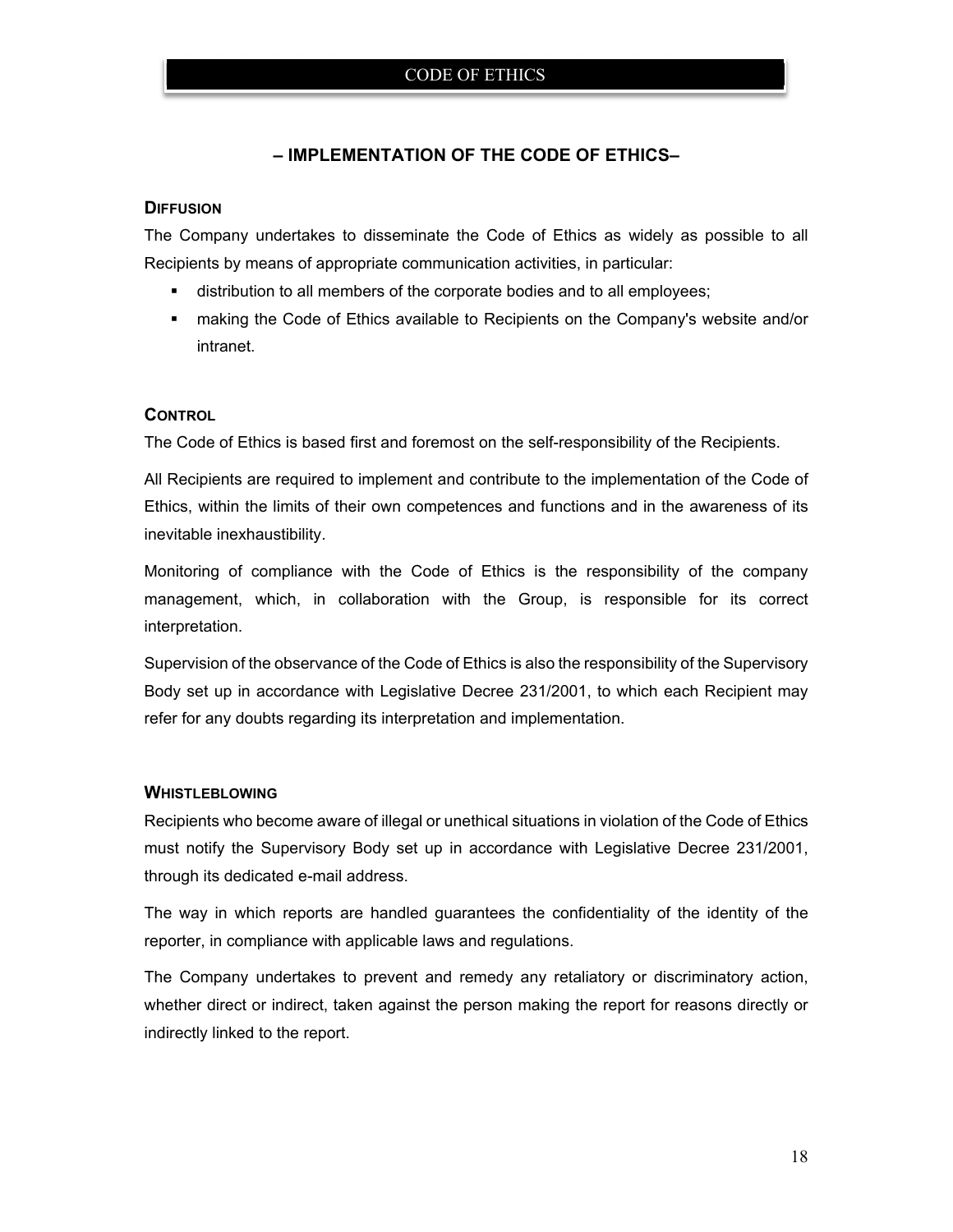# **SANCTIONS**

Failure to comply with the Code of Ethics constitutes a breach of the obligations deriving from the work agreement and represents a disciplinary offence (with reference to employees and collaborators on the basis of a labour law agreement) or a breach of a fiduciary mandate (with reference to the representatives of the corporate bodies). Such non-compliance therefore entails the application, by the Company, of the measures deemed most appropriate, according to the criteria of adequacy and proportionality between the actual breach and the consequent measure adopted, in compliance with locally applicable laws and regulations and the company procedures in force.

Third parties who behave in a manner contrary to this Code of Ethics are subject to contractual remedies (provided for in specific clauses) and, in the most serious cases, are banned from having relations with the Company and are served with claims for damages.

#### **APPROVAL OF AND AMENDMENTS TO THE CODE OF ETHICS**

This Code of Ethics was approved and adopted by resolution of the Board of Directors of the Company dated 30<sup>th</sup> July, 2021, immediately effective as of such date.

Any changes or updates shall be made in the same form and communicated to all Recipients.